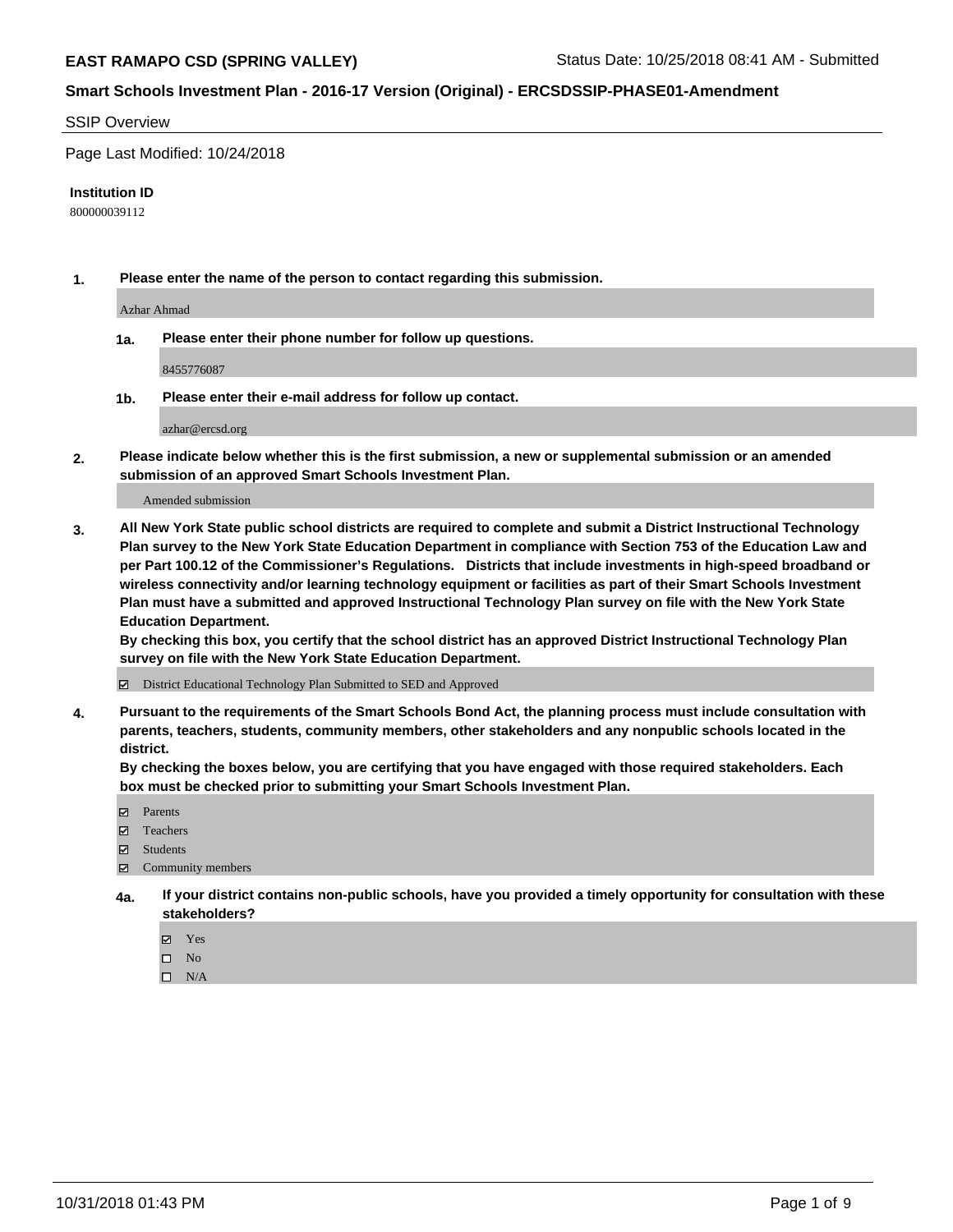#### SSIP Overview

Page Last Modified: 10/24/2018

### **5. Certify that the following required steps have taken place by checking the boxes below: Each box must be checked prior to submitting your Smart Schools Investment Plan.**

- The district developed and the school board approved a preliminary Smart Schools Investment Plan.
- $\boxtimes$  The preliminary plan was posted on the district website for at least 30 days. The district included an address to which any written comments on the plan should be sent.
- $\boxtimes$  The school board conducted a hearing that enabled stakeholders to respond to the preliminary plan. This hearing may have occured as part of a normal Board meeting, but adequate notice of the event must have been provided through local media and the district website for at least two weeks prior to the meeting.
- The district prepared a final plan for school board approval and such plan has been approved by the school board.
- $\boxtimes$  The final proposed plan that has been submitted has been posted on the district's website.
- **5a. Please upload the proposed Smart Schools Investment Plan (SSIP) that was posted on the district's website, along with any supporting materials. Note that this should be different than your recently submitted Educational Technology Survey. The Final SSIP, as approved by the School Board, should also be posted on the website and remain there during the course of the projects contained therein.**

ERCSDSSIP-PHASE01 approved.pdf

**5b. Enter the webpage address where the final Smart Schools Investment Plan is posted. The Plan should remain posted for the life of the included projects.**

http://www.ercsd.org/files/\_PbIMh\_/34350cd925be7f613745a49013852ec4/Attachment\_P\_-\_Preliminary\_SMART\_School\_\_Investment\_Plan.pdf

**6. Please enter an estimate of the total number of students and staff that will benefit from this Smart Schools Investment Plan based on the cumulative projects submitted to date.**

10,600

**7. An LEA/School District may partner with one or more other LEA/School Districts to form a consortium to pool Smart Schools Bond Act funds for a project that meets all other Smart School Bond Act requirements. Each school district participating in the consortium will need to file an approved Smart Schools Investment Plan for the project and submit a signed Memorandum of Understanding that sets forth the details of the consortium including the roles of each respective district.**

 $\Box$  The district plans to participate in a consortium to partner with other school district(s) to implement a Smart Schools project.

**8. Please enter the name and 6-digit SED Code for each LEA/School District participating in the Consortium.**

| <b>Partner LEA/District</b> | <b>ISED BEDS Code</b> |
|-----------------------------|-----------------------|
| (No Response)               | (No Response)         |

**9. Please upload a signed Memorandum of Understanding with all of the participating Consortium partners.**

(No Response)

**10. Your district's Smart Schools Bond Act Allocation is:**

\$6,105,668

**11. Enter the budget sub-allocations by category that you are submitting for approval at this time. If you are not budgeting SSBA funds for a category, please enter 0 (zero.) If the value entered is \$0, you will not be required to complete that survey question.**

|                                              | Sub-<br><b>Allocations</b> |
|----------------------------------------------|----------------------------|
| <b>School Connectivity</b>                   |                            |
| <b>Connectivity Projects for Communities</b> |                            |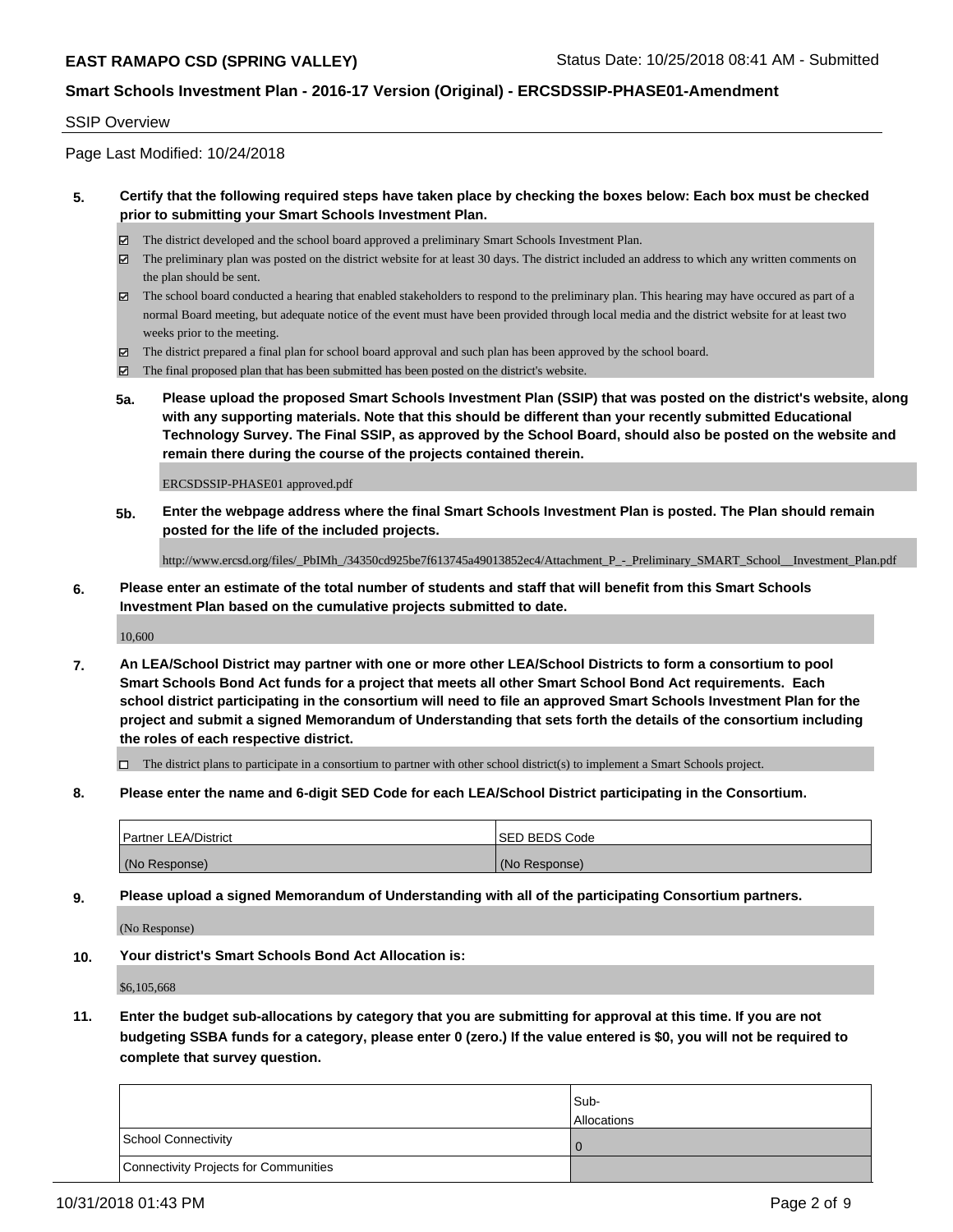# SSIP Overview

|                                    | Sub-<br>Allocations |
|------------------------------------|---------------------|
|                                    | $\mathbf{I}$        |
| Classroom Technology               |                     |
| Pre-Kindergarten Classrooms        |                     |
| Replace Transportable Classrooms   |                     |
| <b>High-Tech Security Features</b> | 247,864             |
| Totals:                            | 247,864             |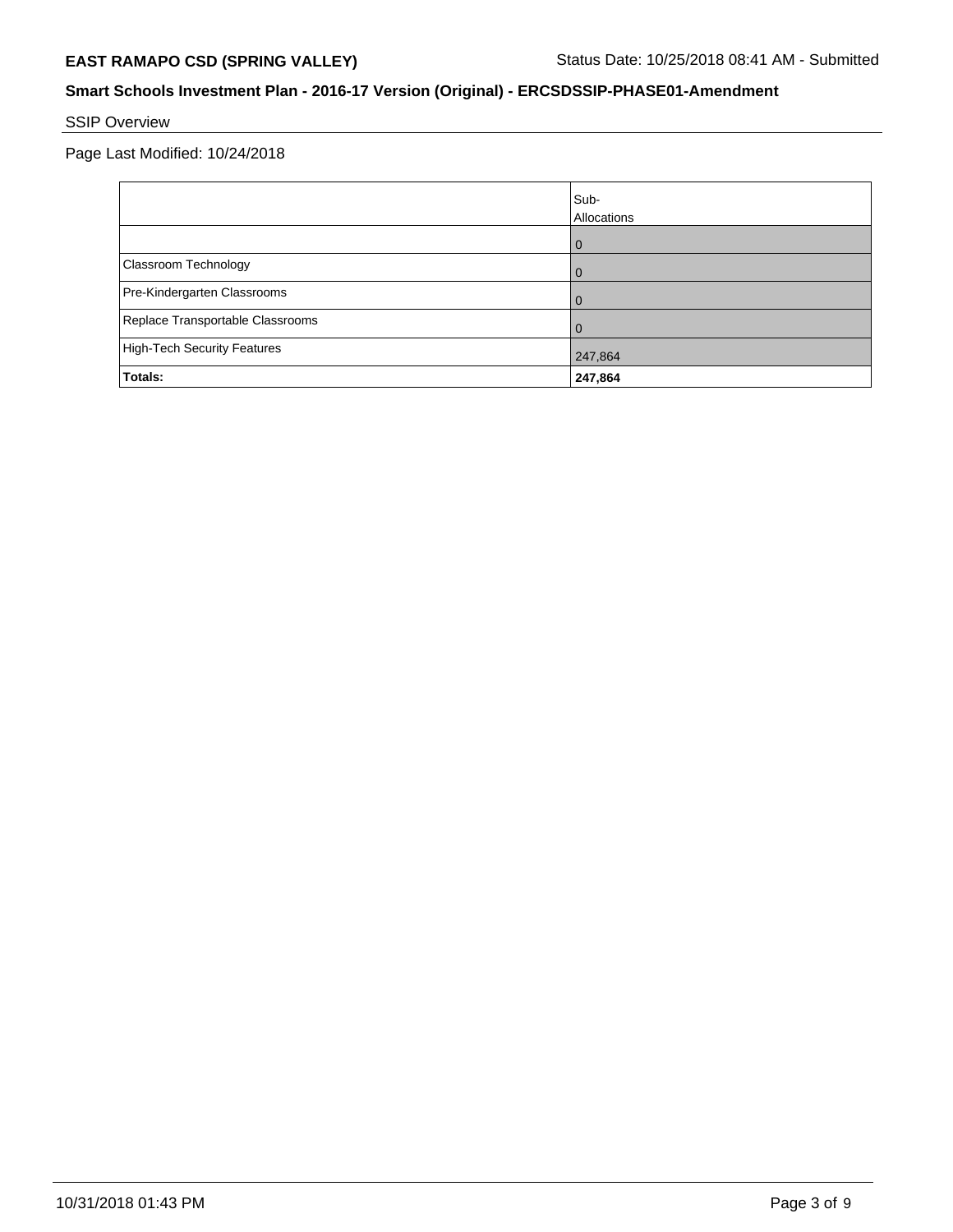#### High-Tech Security Features

Page Last Modified: 10/23/2018

### **1. Describe how you intend to use Smart Schools Bond Act funds to install high-tech security features in school buildings and on school campuses.**

 we are submitting amendment to the SSIP since initial scope of work did not cover all the classrooms in the district and was based on an initial proposal from shore tel solutions, we later decided Cisco UNC is the best out there ( we went from 400 IP phones to 1000 Cisco IP phones ) and will complement the not just the (Informacast) paging system but the high tech cameras and other security apparatus that will be installed in the future. we needed a district-wide integration of the phone and paging system, Safety and security are one of the top priorities and we wanted a system that can cover the entire district and can be a supported in the future.

We propose investing in a Cisco unified communication platform VoIP solution with inform cast system that will include PA Capabilities to support an IP intercom system, this thorough upgrade of our security features, and extending the coverage of the High Definition Cameras on our premises will ensure a safe environment for students and school community in general. Our initiative will furnish the installation, equipment, engineering, licensing, and start-up labor for access control and surveillance system, as outlined in our SSBA goals and detailed below:

- Main entrance electronics security system, including addition of new IP cameras for each elementary and intermediate school building and administration building; replacement of existing cameras in secondary school buildings; installation of new HP Dual VM session servers for storage of digital security data and media (each server with 60 terabytes of storage), visitor management system, and Access Control Manager server software licenses for doors.Installation of **the new access control panel and door equipment** at 20 access control doors at secondary school buildings, including new electronic locks, card readers, new door contacts, and request-to-exit motion sensor.
- Give each and every classroom a Cisco VOIP phone with paging and alerting capabilities
- Integration of single wire Infromacast paging system which among other things will give district capabilities to Trigger alert for phone soft keys, call buttons, keyboard function keys, and low-voltage relay buttons to notify the proper personnel in case of an emergency mass notification.
- Inform key personnel of emergency situations and facilitate swift building evacuations through comprehensive emergency mass notification. Automatically dial your team to easily organize a response. Notify mobile users to stay away from the building
- Perform a facility-wide lockdown in the event of an emergency by sending a live or prerecorded mass notification from a desk phone, mobile phone, or dedicated panic button, and activate physical security or lighting systems to secure buildings.
- Over 1000 classroom and administrative phones, with LCD screen with the InforamaCast emergency notification system.

Singlewire offers the InformaCast Advanced to send messages to devices within a building or campus. The solution included in the proposal and can send a mass alert and notification to all the IP phones in the district including lockdown alerts to a single hallway to all the buildings in the district**. Yes, it is a district-wide deployment**, while we will have a server or an appliance in each building it will be controlled centrally at the core sites. The system will have the ability to alert the main point of contacts as the head of security, superintendent, police, a principal in case an alert is initiated. The main safety and security benefits of the systems are

Police are contacted with critical information; location and cause

- » All perimeter doors are secured, card and electronic access disabled
- » The door ajar notification system checks doors and notifies staff
- » Automatic trigger of pre-recorded lockdown message over the PA-Radio Systems
- » The customizable LockDown message is displayed on all computer screens
- » IP phones display the LockDown message and play an audible LockDown Message
- » Integrated 3rd Party alerts parents and students off campus by email, text, and phone
- **2. All plans and specifications for the erection, repair, enlargement or remodeling of school buildings in any public school district in the State must be reviewed and approved by the Commissioner. Districts that plan capital projects using their Smart Schools Bond Act funds will undergo a Preliminary Review Process by the Office of Facilities Planning.**

**Please indicate on a separate row each project number given to you by the Office of Facilities Planning.**

| <b>Project Number</b> |
|-----------------------|
| 50-04-02-06-7-999-002 |
| 50-04-02-06-7-999-BA1 |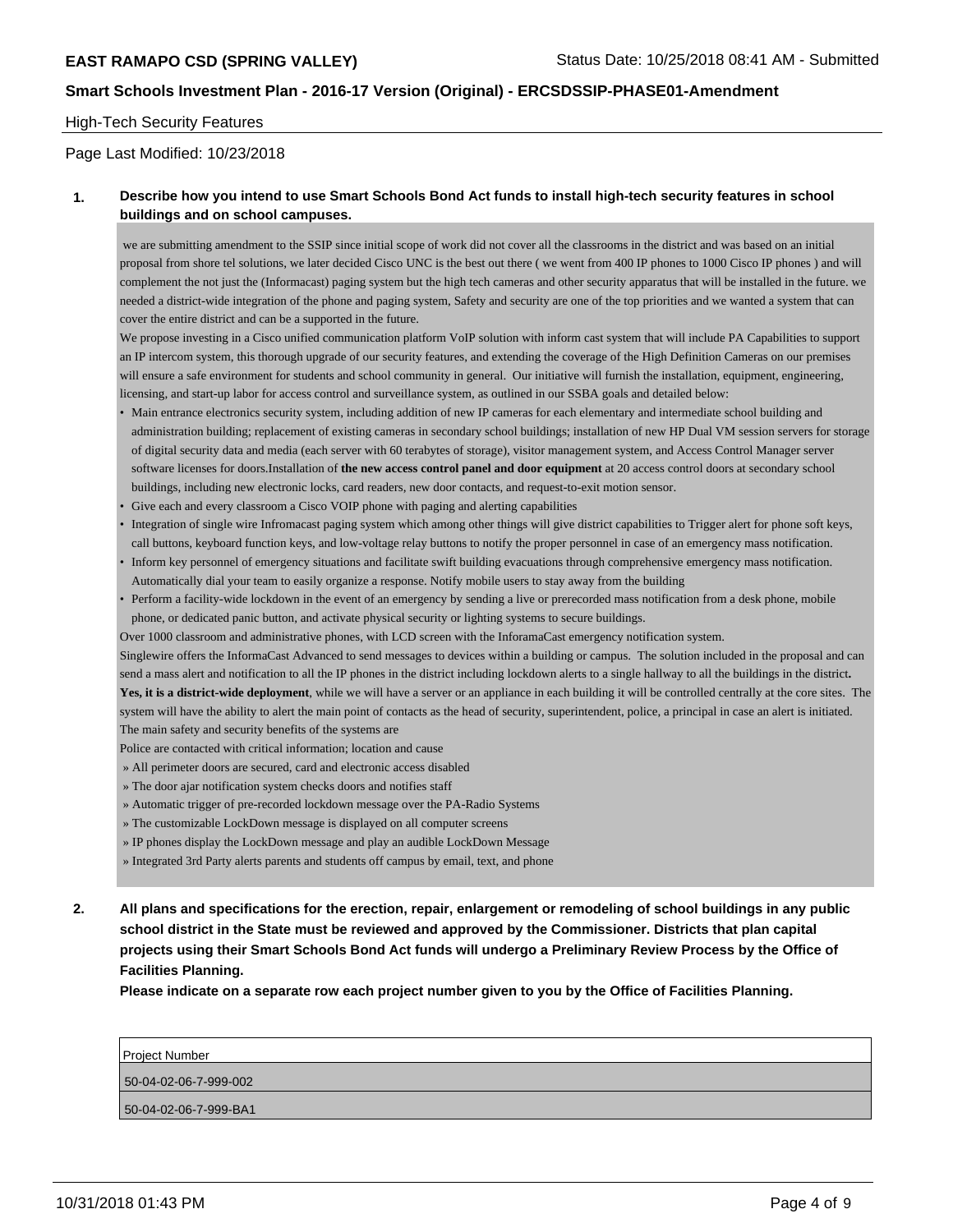### High-Tech Security Features

Page Last Modified: 10/23/2018

- **3. Was your project deemed eligible for streamlined Review?**
	- Yes
	- $\square$  No
	- **3a. Districts with streamlined projects must certify that they have reviewed all installations with their licensed architect or engineer of record, and provide that person's name and license number. The licensed professional must review the products and proposed method of installation prior to implementation and review the work during and after completion in order to affirm that the work was code-compliant, if requested.**

By checking this box, you certify that the district has reviewed all installations with a licensed architect or engineer of record.

### **4. Include the name and license number of the architect or engineer of record.**

| <b>Name</b>    | License Number |
|----------------|----------------|
| Jack Eisenbach | 59445          |

**5. If you have made an allocation for High-Tech Security Features, complete this table. Note that the calculated Total at the bottom of the table must equal the Total allocation for this category that you entered in the SSIP Overview overall budget.**

|                                                      | Sub-Allocation |
|------------------------------------------------------|----------------|
| Capital-Intensive Security Project (Standard Review) | $\overline{0}$ |
| <b>Electronic Security System</b>                    | 247,864        |
| <b>Entry Control System</b>                          | $\Omega$       |
| Approved Door Hardening Project                      | $\Omega$       |
| <b>Other Costs</b>                                   | (No Response)  |
| Totals:                                              | 247,864        |

**6. Please detail the type, quantity, per unit cost and total cost of the eligible items under each sub-category. This is especially important for any expenditures listed under the "Other" category. All expenditures must be capital-bond eligible to be reimbursed through the SSBA. If you have any questions, please contact us directly through smartschools@nysed.gov.**

**Add rows under each sub-category for additional items, as needed.**

| Select the allowable expenditure<br>type.<br>Repeat to add another item under<br>each type. | Item to be purchased                                                                               | Quantity | Cost per Item | <b>Total Cost</b> |
|---------------------------------------------------------------------------------------------|----------------------------------------------------------------------------------------------------|----------|---------------|-------------------|
| <b>Electronic Security System</b>                                                           | PM20800 Lot 1, 2, & 4-ASV-CSC-<br>COLLAB-NEW-100-Configuration of<br>up to 100 Collaboration Users | 10.00    | 1,250         | 12,500            |
| <b>Electronic Security System</b>                                                           | PM20800 Lot 1, 2, & 4-ASV-CSC-<br>COLLAB-NEW-CORE-Collaboration<br>Core                            | 1.00     | 21,500        | 21,500            |
| <b>Electronic Security System</b>                                                           | PM20800 Lot 1, 2, & 4-ASV-CSC-<br>COLLAB-NEW-ICAST-SingleWire<br><b>InformaCast</b>                | 1.00     | 22,000        | 22,000            |
| <b>Electronic Security System</b>                                                           | PM20800 Lot 1, 2, & 4-ASV-CSC-                                                                     | 1.00     | 4,000         | 4,000             |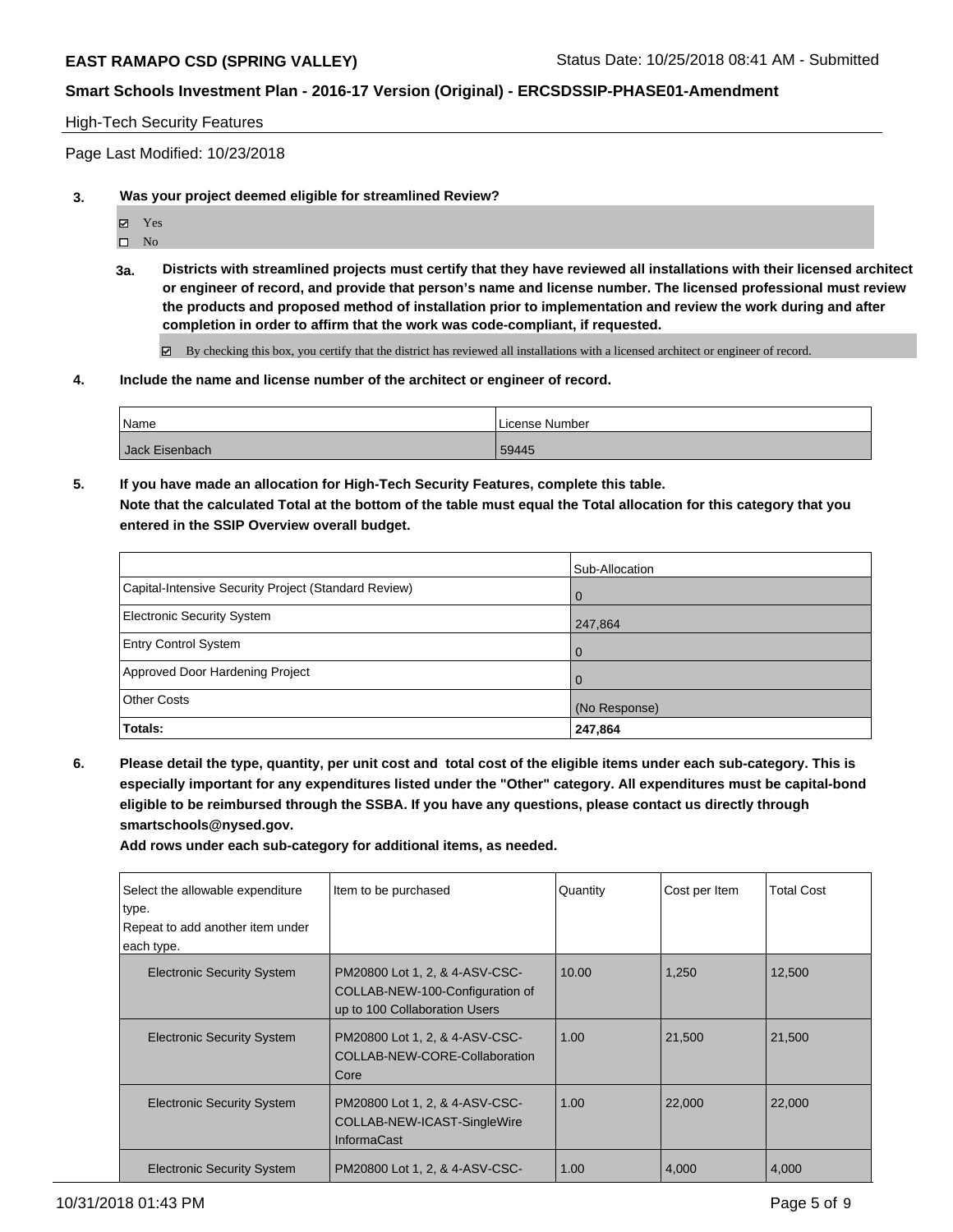# High-Tech Security Features

| Select the allowable expenditure<br>type.<br>Repeat to add another item under<br>each type. | Item to be purchased                                                                                                            | Quantity | Cost per Item  | <b>Total Cost</b> |
|---------------------------------------------------------------------------------------------|---------------------------------------------------------------------------------------------------------------------------------|----------|----------------|-------------------|
|                                                                                             | COLLAB-NEW-TRNEU-Collaboration<br>Training for First 50 End Users                                                               |          |                |                   |
| <b>Electronic Security System</b>                                                           | PM20800 Lot 1, 2, & 4-BE6K-START-<br>UWL35-BE 6000 - User License<br>Starter Bundle with 35 UWL Licenses                        | 1.00     | 433            | 433               |
| <b>Electronic Security System</b>                                                           | PM20800 Lot 1, 2, & 4-BE7M-M4-K9-<br>Cisco Business Edition 7000M Svr<br>(M4), Export Restricted SW                             | 1.00     | 10,294         | 10,294            |
| <b>Electronic Security System</b>                                                           | PM20800 Lot 1, 2, & 4-CP-7800-<br>WMK=-Spare Wallmount Kit for Cisco<br>UC Phone 7800 Series                                    | 500.00   | 34             | 17,000            |
| <b>Electronic Security System</b>                                                           | PM20800 Lot 1, 2, & 4-CP-7841-K9=-<br>Cisco UC Phone 7841                                                                       | 956.00   | 154            | 147,224           |
| <b>Electronic Security System</b>                                                           | PM20800 Lot 1, 2, & 4-CP-8865-K9=-<br>Cisco IP Phone 8865                                                                       | 56.00    | 334            | 18,704            |
| <b>Electronic Security System</b>                                                           | PM20800 Lot 1, 2, & 4-FL-4330-PERF-<br>K9-Performance on Demand License<br>for 4330 Series                                      | 2.00     | 75             | 150               |
| <b>Electronic Security System</b>                                                           | PM20800 Lot 1, 2, & 4-FL-CME-SRST-<br>100-SRST-100 Seat License (CME<br>uses CUCME Phone License ONLY)                          | 3.00     | 995            | 2,985             |
| <b>Electronic Security System</b>                                                           | PM20800 Lot 1, 2, & 4-FL-CME-SRST-<br>25-SRST-25 Seat License (CME uses<br><b>CUCME Phone License ONLY)</b>                     | 22.00    | 282            | 6,204             |
| <b>Electronic Security System</b>                                                           | PM20800 Lot 1, 2, & 4-FL-CME-SRST-<br>5-SRST-5 Seat License (CME uses<br><b>CUCME Phone License ONLY)</b>                       | 3.00     | 74             | 222               |
| <b>Electronic Security System</b>                                                           | PM20800 Lot 1, 2, & 4-IPTA-IC1000-<br>InformaCast Advanced Notification -<br>Endpoint Licensing - 1000 License<br><b>Bundle</b> | 1.00     | 15,248         | 15,248            |
| <b>Electronic Security System</b>                                                           | PM20800 Lot 1, 2, & 4-IPTA-IC50-<br>InformaCast Advanced Notification -<br>Endpoint Licensing - 50 License<br><b>Bundle</b>     | 1.00     | 1,295          | 1,295             |
| <b>Electronic Security System</b>                                                           | PM20800 Lot 1, 2, & 4-IPTA-IC-R-<br>InformaCast Resiliency - Per Endpoint                                                       | 1,050.00 | $\overline{4}$ | 4,200             |
| <b>Electronic Security System</b>                                                           | PM20800 Lot 1, 2, & 4-IPTA-M1Y-C-1<br>Year Maintenance - Per End Point<br>License - 1000 License Tier                           | 1,050.00 | 5              | 5,250             |
| <b>Electronic Security System</b>                                                           | PM20800 Lot 1, 2, & 4-IPTA-PG-APL-                                                                                              | 16.00    | 467            | 7,472             |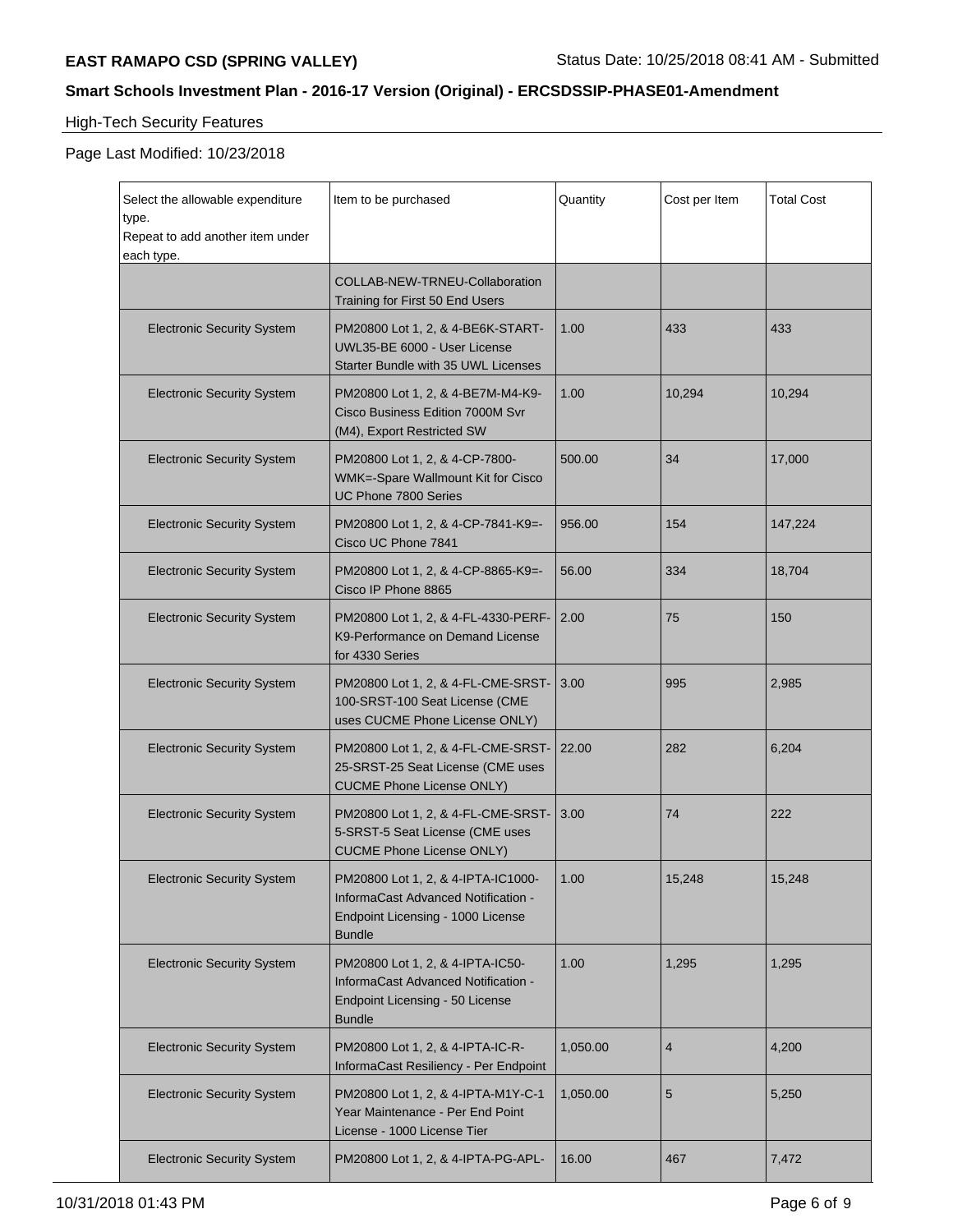# High-Tech Security Features

| Select the allowable expenditure<br>type.<br>Repeat to add another item under<br>each type. | Item to be purchased                                                                                                                                     | Quantity | Cost per Item | <b>Total Cost</b> |
|---------------------------------------------------------------------------------------------|----------------------------------------------------------------------------------------------------------------------------------------------------------|----------|---------------|-------------------|
|                                                                                             | Paging Gateway Hardware Appliance<br>(One per Remote Site)                                                                                               |          |               |                   |
| <b>Electronic Security System</b>                                                           | PM20800 Lot 1, 2, & 4-IPTA-PI-PG-<br>InformaCast Paging Gateway Plug--<br>J.In (One per InformaCast Server)                                              | 1.00     | 553           | 553               |
| <b>Electronic Security System</b>                                                           | PM20800 Lot 1, 2, & 4-ISR4321-V/K9-<br>Cisco ISR 4321 Bundle, w/UC License,<br>CUBE-10                                                                   | 12.00    | 1,339         | 16,068            |
| <b>Electronic Security System</b>                                                           | PM20800 Lot 1, 2, & 4-ISR4331-V/K9-<br>Cisco ISR 4331 UC Bundle, PVDM4-<br>32, UC License, CUBEE10                                                       | 2.00     | 2,163         | 4,326             |
| <b>Electronic Security System</b>                                                           | PM20800 Lot 1, 2, & 4-ISR4331-<br>VSEC/K9-Cisco ISR 4331 Bundle with<br>UC & Sec Lic, PVDM4-32, CUBE-10                                                  | 2.00     | 2,617         | 5,234             |
| <b>Electronic Security System</b>                                                           | PM20800 Lot 1, 2, & 4-LIC-CUCM-<br>11X-ENH-A-UC Manager-11.x<br><b>Enhanced Single User License</b>                                                      | 900.00   | 89            | 80,100            |
| <b>Electronic Security System</b>                                                           | PM20800 Lot 1, 2, & 4-LIC-CUCM-<br>11X-ESS-A-UC Manager-11.x<br><b>Essential User License</b>                                                            | 50.00    | 17            | 850               |
| <b>Electronic Security System</b>                                                           | PM20800 Lot 1, 2, & 4-NEW-UWL-<br>11X-S-SLED-New CUWL Std Edition<br>11.x Usr, SLED/Govt/Edu Only, 1 Usr                                                 | 65.00    | 141           | 9,165             |
| <b>Electronic Security System</b>                                                           | PM20800 Lot 1, 2, & 4-NIM-<br>2FXS/4FXO-2-Port FXS/FXS-E/DID<br>and 4-Port FXO Network Interface<br>Module                                               | 18.00    | 606           | 10,908            |
| <b>Electronic Security System</b>                                                           | PM20800 Lot 1, 2, & 4-PS-IPT-SVS3-<br><b>Configuration of New Site</b>                                                                                   | 15.00    | 5,500         | 82,500            |
| <b>Electronic Security System</b>                                                           | PM20800 Lot 1, 2, & 4-PVDM4-32U64-<br>PVDM4 32-channel to 64-channel<br>factory upgrade                                                                  | 1.00     | 692           | 692               |
| <b>Electronic Security System</b>                                                           | PM20800 Lot 1, 2, & 4-UNITYCN11-<br>STD-USR-One Unity Connection 11.x<br>User - All user Features-eDelivery                                              | 900.00   | 33            | 29,700            |
| <b>Electronic Security System</b>                                                           | Unified Emergency Notifications,<br>Announcement, PA & VOIP System<br>Labor to install, Program Cover<br>Systems & Recycling of Existing phone<br>system | $-1.00$  | 99,945        | $-99,945$         |
| <b>Electronic Security System</b>                                                           | Unified Emergency Notifications,<br>Announcement, PA & VOIP System                                                                                       | $-4.00$  | 1,682         | $-6,728$          |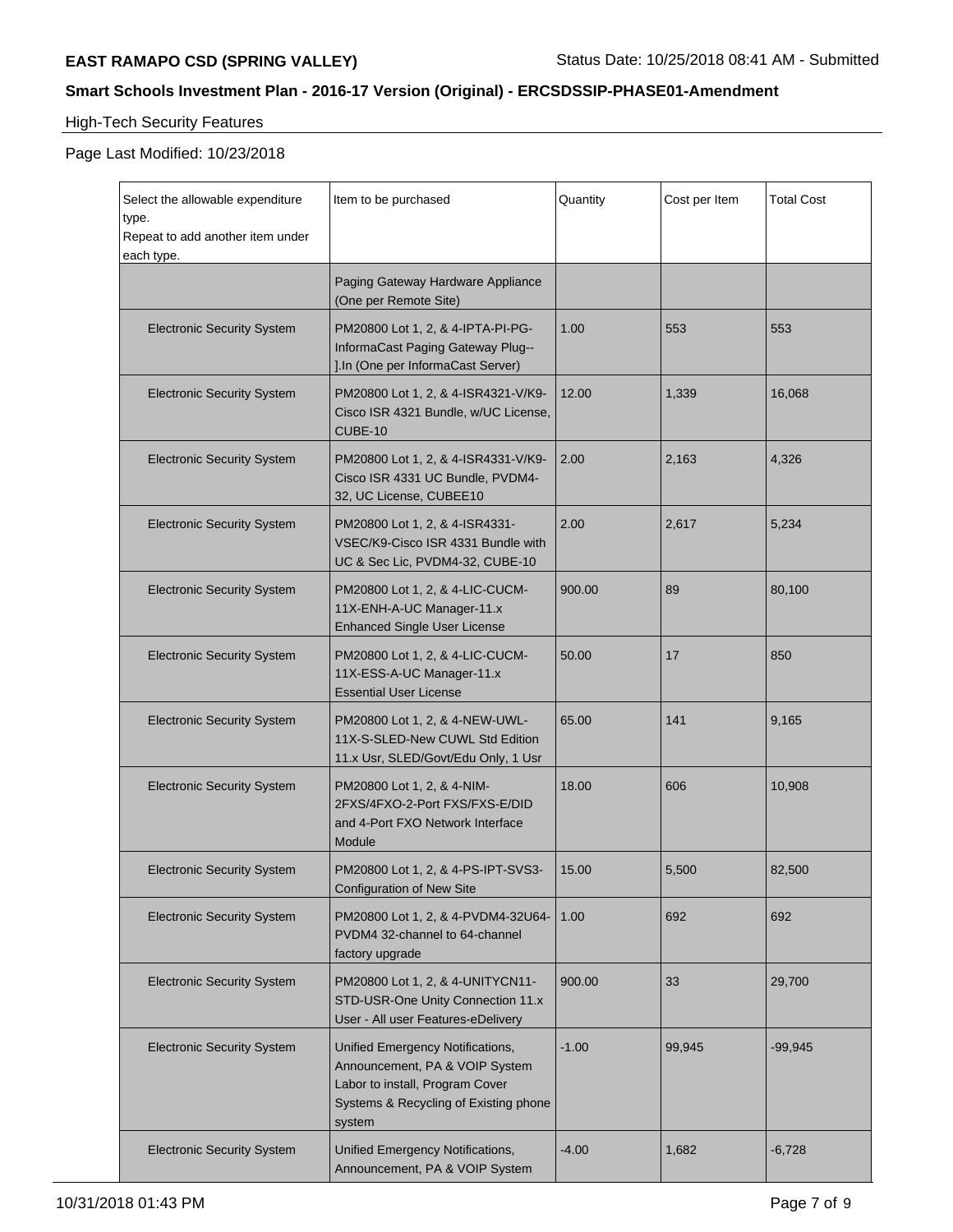# High-Tech Security Features

| Select the allowable expenditure<br>type.<br>Repeat to add another item under | Item to be purchased                                                                                      | Quantity  | Cost per Item | <b>Total Cost</b> |
|-------------------------------------------------------------------------------|-----------------------------------------------------------------------------------------------------------|-----------|---------------|-------------------|
| each type.                                                                    | ST100A Voice Switches                                                                                     |           |               |                   |
| <b>Electronic Security System</b>                                             | Unified Emergency Notifications,<br>Announcement, PA & VOIP System                                        | $-3.00$   | 1,051         | $-3,153$          |
| <b>Electronic Security System</b>                                             | Unified Emergency Notifications,<br>Announcement, PA & VOIP System<br><b>SG30 Voice Switches</b>          | $-10.00$  | 838           | $-8,380$          |
| <b>Electronic Security System</b>                                             | Unified Emergency Notifications,<br>Announcement, PA & VOIP System<br><b>ST2D Voice Switch</b>            | $-1.00$   | 2,838         | $-2,838$          |
| <b>Electronic Security System</b>                                             | Unified Emergency Notifications,<br>Announcement, PA & VOIP System<br><b>ST1D Voice Switches</b>          | $-2.00$   | 1,577         | $-3,154$          |
| <b>Electronic Security System</b>                                             | Unified Emergency Notifications,<br>Announcement, PA & VOIP System<br>144 Analog Voice Switch Bundles     | $-4.00$   | 17,040        | $-68,160$         |
| <b>Electronic Security System</b>                                             | Unified Emergency Notifications,<br>Announcement, PA & VOIP System<br>24A Analog Voice Switch             | $-1.00$   | 1,574         | $-1,574$          |
| <b>Electronic Security System</b>                                             | Unified Emergency Notifications,<br>Announcement, PA & VOIP System<br><b>Rack Mounting Trays</b>          | $-19.00$  | 65            | $-1,235$          |
| <b>Electronic Security System</b>                                             | Unified Emergency Notifications,<br>Announcement, PA & VOIP System<br><b>Additional Site Licenses</b>     | $-15.00$  | 260           | $-3,900$          |
| <b>Electronic Security System</b>                                             | <b>UENS Distributed Voice Service</b><br>License                                                          | $-1.00$   | 523           | $-523$            |
| <b>Electronic Security System</b>                                             | Unified Emergency Notifications,<br>Announcement, PA & VOIP System IP<br>655 - Color, 12 Button Phones    | $-10.00$  | 532           | $-5,320$          |
| <b>Electronic Security System</b>                                             | Unified Emergency Notifications,<br>Announcement, PA & VOIP System IP<br>480 - 8 Button Phones            | $-360.00$ | 198           | $-71,280$         |
| <b>Electronic Security System</b>                                             | Unified Emergency Notifications,<br>Announcement, PA & VOIP System IP<br>420 - 2 Button Phones            | $-30.00$  | 94            | $-2,820$          |
| <b>Electronic Security System</b>                                             | Unified Emergency Notifications,<br>Announcement, PA & VOIP System IP<br>420 Wall Mounting Kits           | $-30.00$  | 15            | $-450$            |
| <b>Electronic Security System</b>                                             | Unified Emergency Notifications,<br>Announcement, PA & VOIP System<br><b>Built-in Essentials Licensce</b> | $-400.00$ | 130           | $-52,000$         |